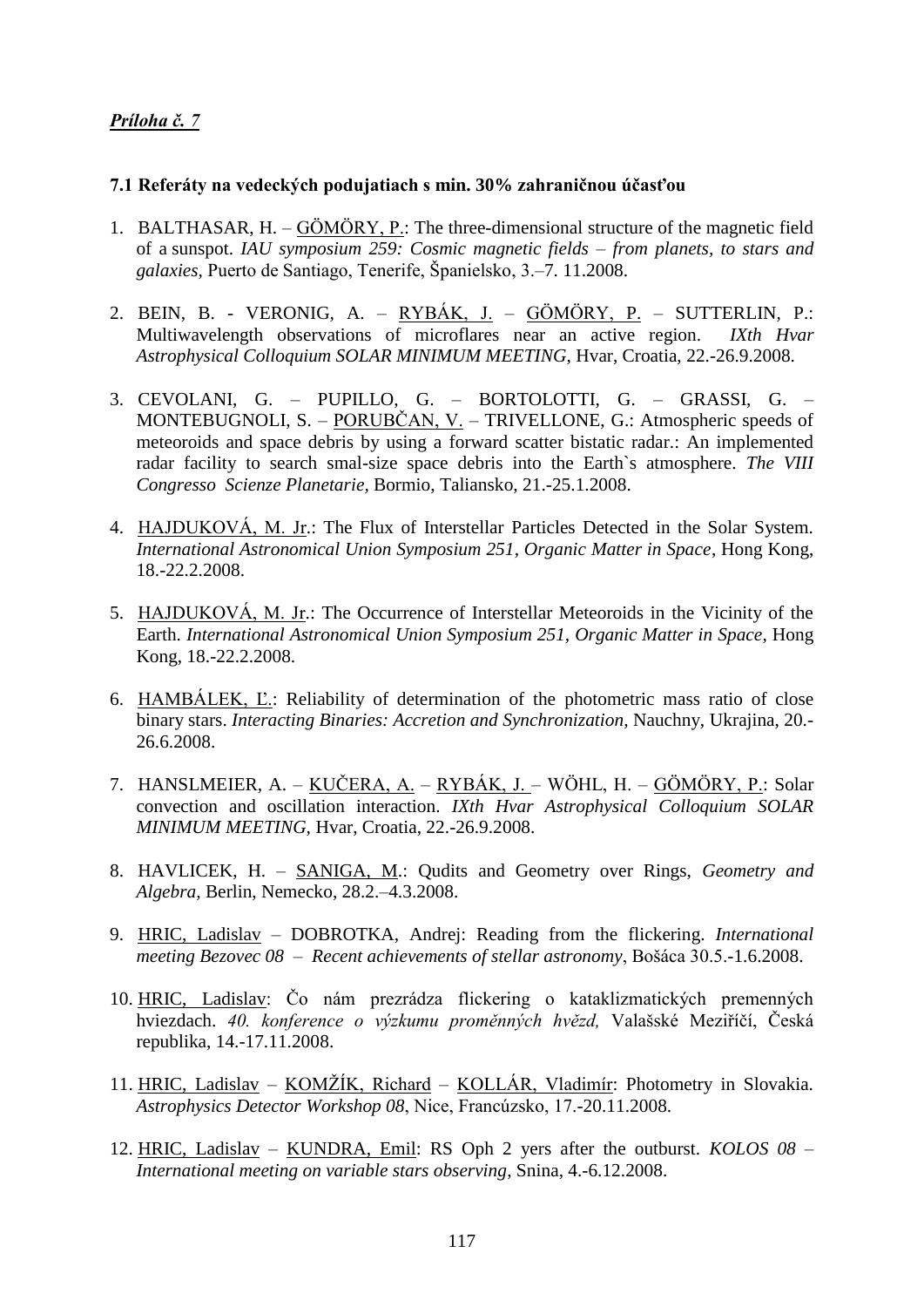- 13. HUSÁRIK, M.: CCD fotometria vybraných asteroidov. *Česko-slovenská konferencia o medziplanetárnej hmote*, Modra, 12.-16.5.2008.
- 14. HUSÁRIK, M. PITTICH, E.M. SOLOVAYA, N.A. SVOREŇ, J.: Asteroid 2408 upon the 100<sup>th</sup> anniversary of Astapovich's birthday. *International Meteor Conference 2008*, Šachtička, 18.-21.9.2008.
- 15. HUSÁRIK, M. PITTICH, E.M. SOLOVAYA, N.A. SVOREŇ, J.: Asteroid Astapovich. *Comets, Asteroids, Meteors, Meteorites, Astroblemes, Craters 2008,*  Vinnytsia, Ukrajina, 28.9.-3.10.2008.
- 16. CHOCHOL, Drahomír PRIBULLA, Theodor SHUGAROV, Sergey Yu. VOLKOV, Igor: Basic characteristics of the classical novae V2467 Cyg and V2468 Cyg. *Interacting Binaries: Accretion and Synchronization,* Nauchny, Ukrajina, 20.-26.6.2008.
- 17. JAKUBÍK, M. DYBCZYŇSKI, P.A. LETO, G. NESLUŠAN, L. PAULECH, T.: O modelovaní vzniku a vývoja vnútorného Oortovho oblaku počas prvých dvoch miliárd rokov. *Česko-slovenská konferencia o medziplanetárnej hmote*, Modra, 12.-16.5.2008.
- 18. JAKUBÍK, M. PAULECH, T. NESLUŠAN, L. DYBCZYŇSKI, P.A. LETO, G.: The outer part of the scattered disc from simulation of the formation of small-body reservoirs. Medzinárodná konferencia *Future Ground based Solar System Research: Synergies with Space Probes and Space Telescope*, Portoferraio, Isola d'Elba, Taliansko, 8.-12.9.2008.
- 19. KAŇUCHOVÁ, Z. SVOREŇ, J.: Hľadanie vnútornej štruktúry meteorického roja Geminíd. *Česko-slovenská konferencia o medziplanetárnej hmote*, Modra, 12.-16.5.2008.
- 20. KATYSHEVA, Natalia A. PAVLENKO, Elena P. SHUGAROV, Sergey Yu.: The five-year observations of deeply eclipsing polar FL Ceti. *Interacting Binaries: Accretion and Synchronization,* Nauchny, Ukrajina, 20.-26.6.2008.
- 21. KATYSHEVA, Natalia A. SHUGAROV, Sergey Yu.: V455 And a life before the 2007 superoutburst. *16th European Workshop on White Dwarfs,* Barcelona, Španielsko, 30.6.-4.7.2008.
- 22. KOCIFAJ, M.: Light scattering by small particles astronomical applicatio. *GAeF-Meeting 2008: Light Scattering: Mie and More,* Karlsruhe, Nemecko, 3.–4.7.2008. **(pozvaná prednáška)**
- 23. KOZA, J. RUTTEN, R. J. VOURLIDAS, A.: Dynamic fibrils in Lyo.  $12^{th}$  *European Solar Physics Meeting*, Freiburg, Nemecko, 8.-12.9. 2008.
- 24. KUČERA, A.: Vnútorná stavba a dynamika Slnka. *19. celoštátny slnečný seminár,* Papradno, Slovensko, 12.-16.5.2008.
- 25. KUČERA, A. BECK, C. GÖMÖRY, P. KOZA, J. WÖHL, H. RYBÁK, J.: Multiwavelength Observations of Dynamic Fibrils in the Upper Photosphere and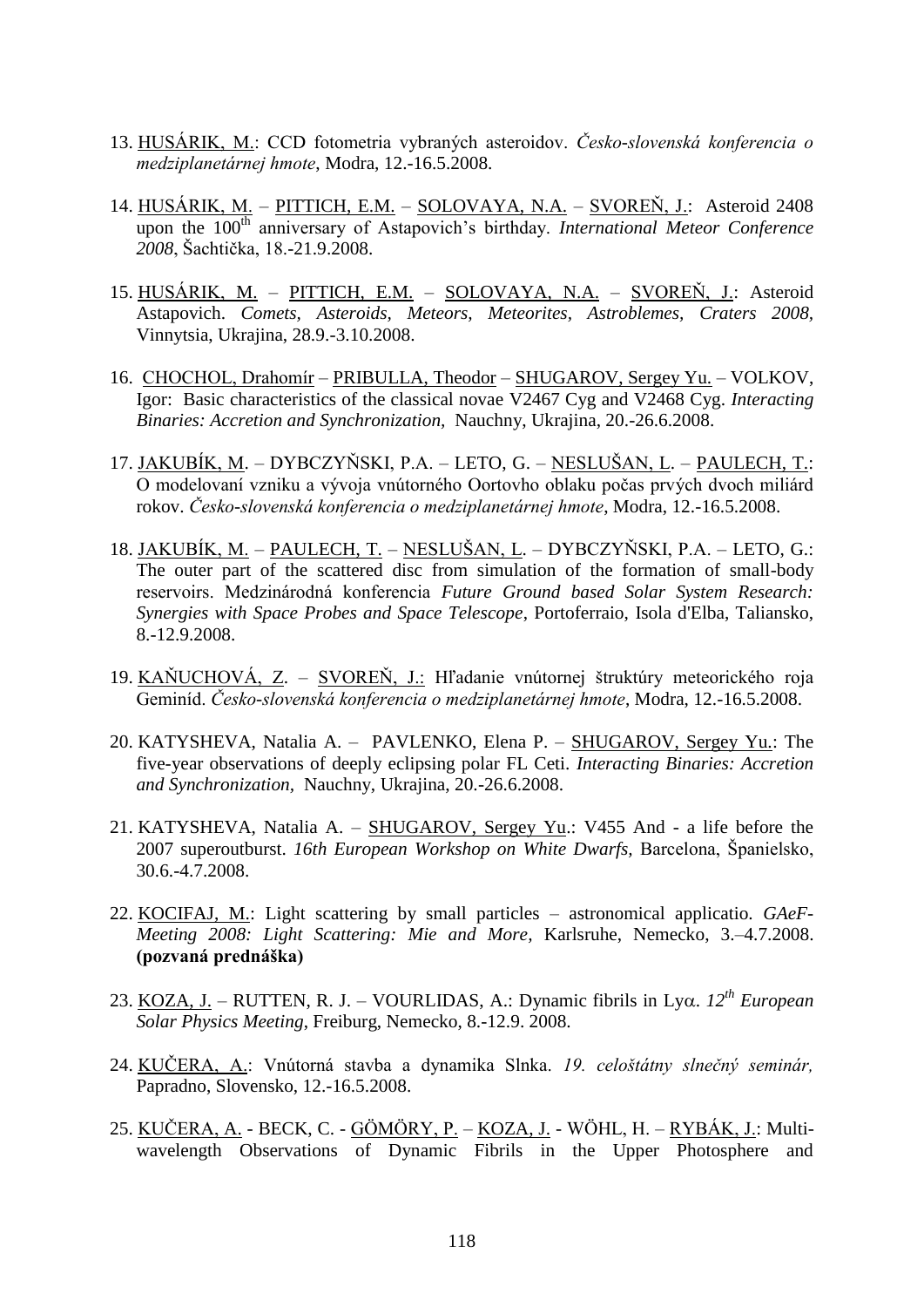Chromosphere. *12th European Solar Physics Meeting ESPM-12, Freiburg,* Nemecko, 8.- 12.9.2008.

- 26. KUČERA, A. GÖMÖRY, P.: Pozorovanie slnečnej fotosféry a chromosféry prístrojmi SST a DOT s veľkým priestorovým rozlíšením. *19. celoštátny slnečný seminár,* Papradno, Slovensko, 12.-16.5.2008.
- 27. KUNDRA, Emil HRIC, Ladislav GÁLIS, Rudolf ŠMELCER, Ladislav IIJIMA Takashi - VIOTTI Roberto F.: Outburst activity of symbiotic system AG Dra. *Interacting Binaries: Accretion and Synchronization,* Nauchny, Ukrajina, 20.-26.6.2008.
- 28. KRTIČKA, Jiří MIKULÁŠEK, Zdeněk ZVERKO, Juraj ŽIŽŇOVSKÝ, Jozef ZVĚŘINA, Pavel: The Nature of the Light Variations of Chemically Peculiar Stars, *16th*  National Astronomy Congress *and 5th* National *Student* Astronomy Congress, Canakkale, Turecko, 8.-12.9.2008.
- 29. LETO, G. JAKUBÍK, M. PAULECH, T. NESLUŠAN, L. DYBCZYŇSKI, P.A.: A close view of the inner Oort cloud after the first two Giga-years. Medzinárodná konferencia *Future Ground based Solar System Research: Synergies with Space Probes and Space Telescope*, Portoferraio, Isola d'Elba, Taliansko, 8.-12.9.2008.
- 30. MARKOVÁ, E. BĚLIK, M. RUŠIN, V.: Další poznatky o dynamice polárních paprsku během zatmění Slunce 2006. *Člověk ve svém pozemskem a kosmickém prostředí*, Úpice, Česká republika, 20.-22.5.2008.
- 31. MESZÁROSOVÁ, H. SAWANT, H.S. CECATTO, J.R. RYBÁK, J. KARLICKÝ, M. – FERNANADES, F.C.R. – DE ANDRADE, M.C.: Coronal fast wave trains of dmradio pulsations observed during decay phase of the June 6, 2000 flare, *37th COSPAR Scientific Assembly 2008, Session E21: Solar Magnetic Fields and Activity*, Montreal, Kanada, 13.-20.7.2008.
- 32. MESZÁROSOVÁ, H. SAWANT, H.S. CECATTO, J.R. RYBÁK, J. KARLICKÝ, M. – FERNANADES, F.C.R. – JIŘIČKA, K. - DE ANDRADE, M.C.: Flare Generated Coronal Fast Wave Trains of Decimetric Radio Pulsations. *12th European Solar Physics Meeting ESPM-12, Freiburg,* Nemecko, 8.–12.9. 2008.
- 33. MIKULÁŠEK, Zdeněk SZÁSZ, Gabriel KRTIČKA, Jiří ZVERKO, Juraj ŽIŽŇOVSKÝ, Jozef – ZEJDA, Milos – GRAF, Tomáš: Rotational Periods of Magnetic Chemically Peculiar Stars, *16th* National Astronomy Congress *and 5th* National *Student*  Astronomy Congress, Canakkale, Turecko, 8.-12. 9. 2008.
- 34. MIKULÁŠEK., Zdeněk ŽIŽŇOVSKÝ, Jozef ZVERKO, Juraj: Phenomenological ephemeris of a HgMn CP star 53 Aur. *KOLOS 08 – International meeting on variable stars observing*, Snina, 4.-6.12.2008.
- 35. NESLUŠAN, L. DYBCZYŇSKI, P.A. LETO, G. JAKUBÍK, M. PAULECH, T.: 2-Gyr Simulation of the Oort-cloud Formation. I. Introduction and another reference model of the outer Oort-cloud formation. Medzinárodná konferencia *Future Ground based Solar System Research: Synergies with Space Probes and Space Telescope*, Portoferraio, Isola d'Elba, Taliansko, 8.-12.9.2008.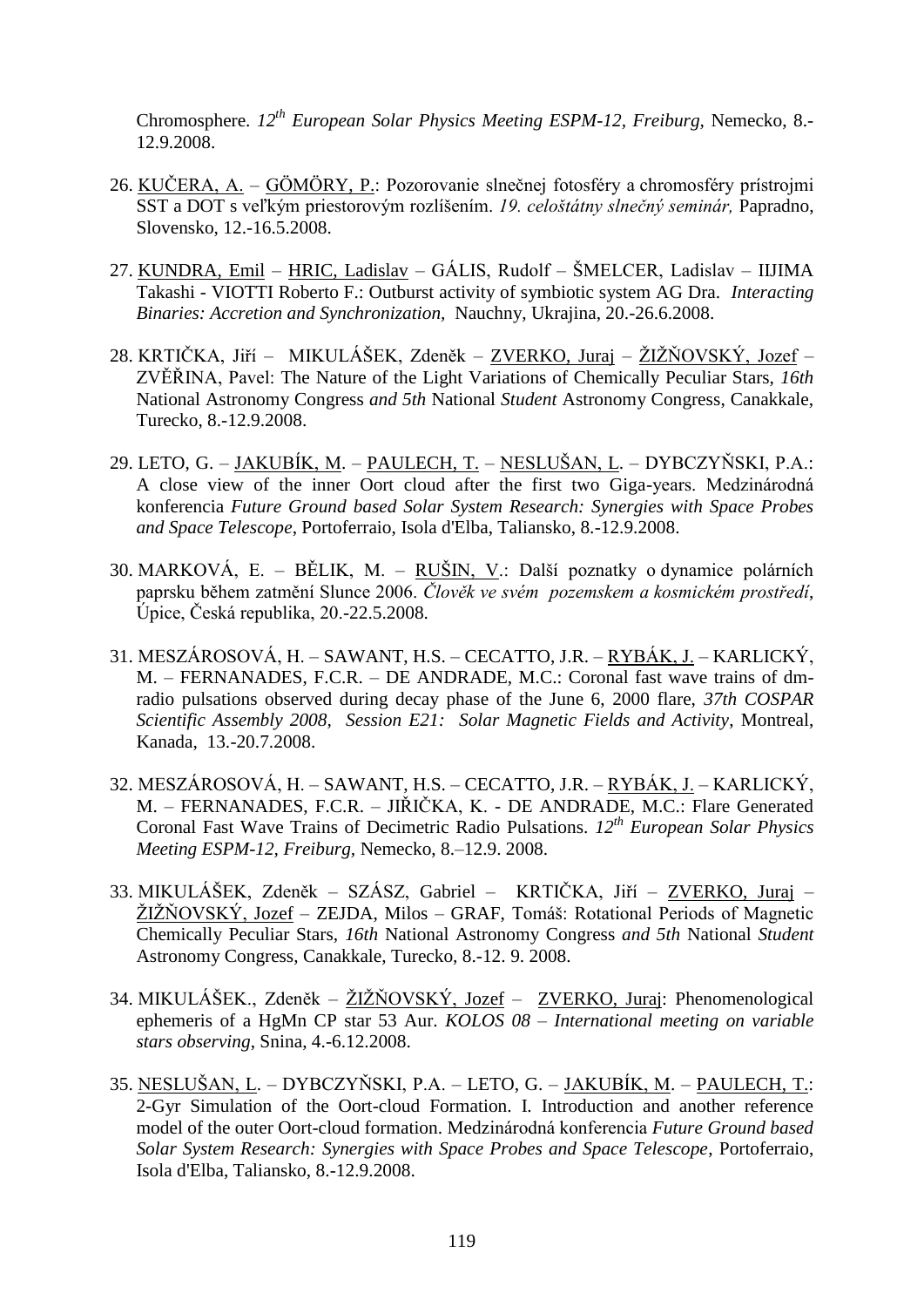- 36. NESLUŠAN, L. DYBCZYŇSKI, P.A. LETO, G. JAKUBÍK, M. PAULECH, T.: O modelovaní vzniku a vývoja vonkajšieho Oortovho oblaku počas prvej miliardy rokov. *Česko-slovenská konferencia o medziplanetárnej hmote*, Modra, 12.-16.5.2008.
- 37. PAULECH, T. JAKUBÍK, M. NESLUŠAN, L. DYBCZYŇSKI, P.A. LETO, G.: Few comments on the relation between the initial proto-planetary disc model and the Oort cloud formation. Medzinárodná konferencia *Future Ground based Solar System Research: Synergies with Space Probes and Space Telescope*, Portoferraio, Isola d'Elba, Taliansko, 8.-12.9.2008.
- 38. PAVLENKO, Elena P. BAKLANOV, Alexej V. SHUGAROV, Sergey Yu. KATYSHEVA, Natalia A. – NOGAMI, Daisaku – NAKAJIMA, Kazuhiro – MAEHARA, Hiroyuki: Activity of WZ Sge - Type Dwarf Nova SDSS J080434.20 = 510349.2 During Rebrightenings and Post-Outburst State. *Interacting Binaries: Accretion and Synchronization,* Nauchny, Ukrajina, 20.-26.6.2008.
- 39. PITTICH, E.M. SOLOVAYA, N.A.: Migrácia malých telies z populácie TNO. *Československá konferencia o medziplanetárnej hmote*, Modra, 12.-16.5.2008.
- 40. PITTICH, E.M. SOLOVAYA, N.A.: Some aspects of the stability of hierarchical stellar systems with high eccentricity and inclination. *JENAM 2008 - New Challenges to European Astronomy,* Vienna, Rakúsko, 8.-12.9.2008.
- 41. PITTICHOVÁ, J. MEECH, K.J.: Photometry and dust modeling for select main-belt comets. *Asteroids, Comets, Meteors 2008,* Baltimore, USA, 13.-18.7.2008.
- 42. PORUBČAN, V. ZIGO, P. CEVOLANI. G. PUPILLO. G.: Solar activity and sporadic meteor background. *International Meteor Conference 2008*, Šachtička, 18.- 21.9.2008.
- 43. PRIBULLA, Theodor RUCINSKI, Slavek M.: DDO spectroscopic survey for MOST, *CASCA 2008*, Victoria, B.C., Kanada, 20.-24.5.2008.
- 44. PRIBULLA, Theodor: Prospects of the BRITE constellation for observation of eclipsing binaries, *MOST and BRIGHT Science team meeting*, Viedeň, Rakúsko, 30.6.-8.7.2008.
- 45. RUŠIN, V. SANIGA, M. DRUCKMÜLLER, M. ANIOL, P. MIKIC, Z. LINKER, J.A. - LIONELLO, R. - RILEY, P. - TITOV, V.: Comparing Eclipse Observations of the August 1, 2008 Solar Corona with an MHD Model Prediction, *AGU Fall Meeting 2008*, San Francisco, USA, 15.-19.12. 2008.
- 46. RYBÁK, J. KUČERA, A. HANSLMEIER, A. WÖHL, H. WEDEMEYER-BOEHM, S. - STEINER, O.: Observational Evidence for Shocks in the Solar Photosphere – New TESOS/VTT Results. *12th European Solar Physics Meeting ESPM-12,* Freiburg, Nemecko, 8.-12.9. 2008.
- 47. SANIGA, M. PRACNA, P.: Space versus Time: Unimodular versus Non-Unimodular Projective Ring Geometries? *The Clock and the Quantum: Time and Quantum Foundations,* Waterloo, Kanada, 28.9.-2.10.2008.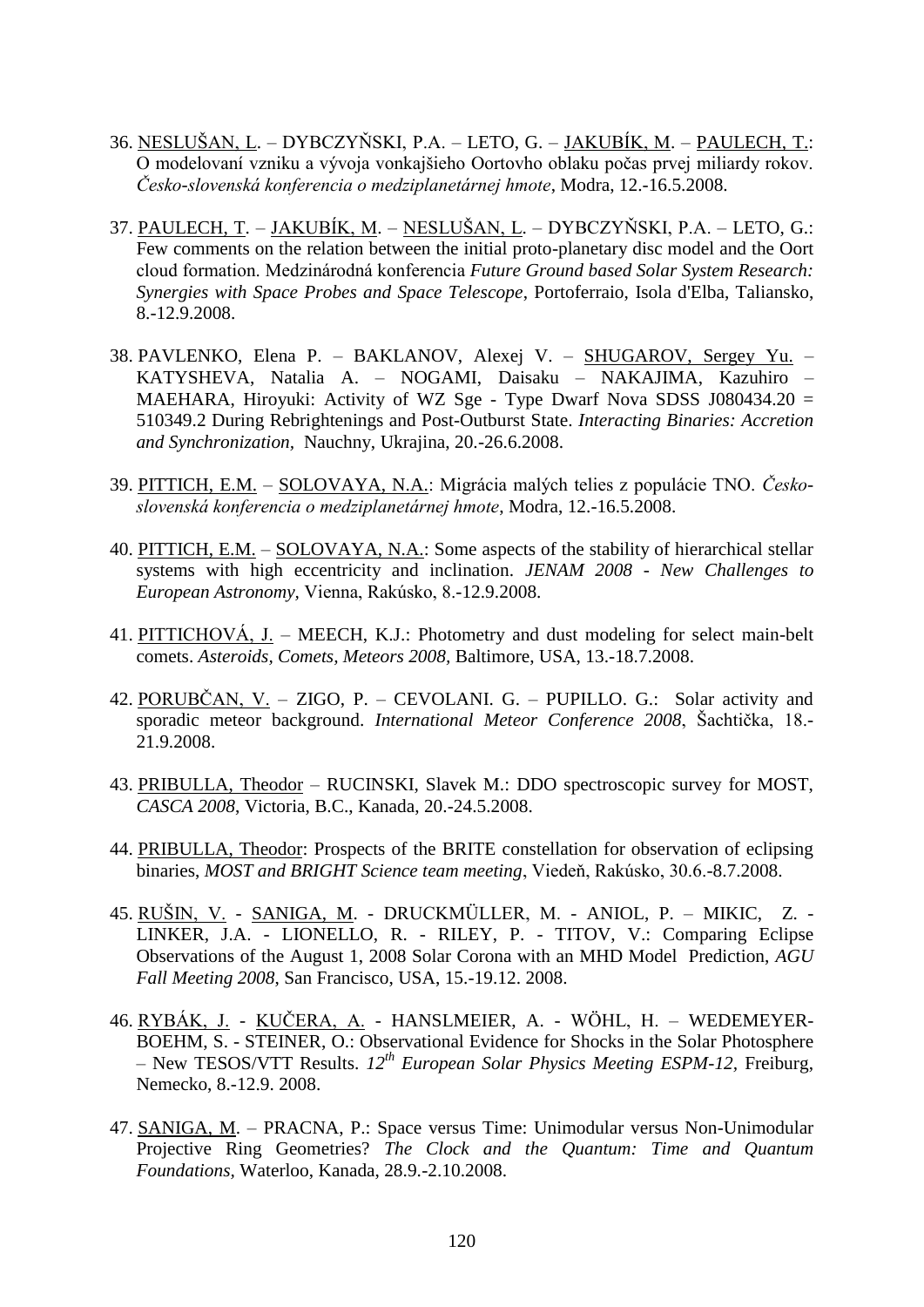- 48. SHUGAROV, Sergey Yu. CHOCHOL, Drahomír KOLOTILOV, Evgenij A.: Symbiotic Nova PU Vul – 30 years of observations. *Interacting Binaries: Accretion and Synchronization,* Nauchny, Ukrajina, 20.-26.6.2008.
- 49. SKOPAL, Augustín.: Physical processes in symbiotic stars. *Interacting Binaries: Accretion and Synchronization,* Nauchny, Ukrajina, 20.-26.6.2008.
- 50. SKOPAL, Augustín CHRASTINA, Marek MIKULÁŠEK, Zdeněk DUBOVSKÝ, Pavol – KUDZEJ, Igor – VADILA, Michal.: On a disk–jet connection during the 2006 outburst of the symbiotic prototype Z Andromedae. *Interacting Binaries: Accretion and Synchronization,* Nauchny, Ukrajina, 20.-26.6.2008.
- 51. SOLOVAYA, N.A. PITTICH, E.M.: Migration of TNOs after their collisions with small bodies. *Comets, Asteroids, Meteors, Meteorites, Astroblemes, Craters 2008,* Vinnytsia, Ukrajina, 28.9.-3.10.2008.
- 52. SOLOVAYA, N.A. PLÁVALOVÁ, E.: Some features in the motion of planets in a double system (HD 178911). *JENAM 2008 - New Challenges to European Astronomy,*  Vienna, Rakúsko, 8.-12.9.2008.
- 53. STOISER, S. GÖMÖRY, P. RYBÁK, J. VERONIG, A. TEMMER, M. SUTTERLIN, P.: A chromospheric evaporation study of microflares ovserved by the DOT and CDS/SOHO. *IXth Hvar Astrophysical Colloquium SOLAR MINIMUM MEETING,*  Hvar, Croatia, 22.-26.9.2008.
- 54. SVOREŇ, J. HUSÁRIK, M. AMBRÓZ, J. DRBOHLAV, J. MEDEK, J.: New semi-automated photometric telescope at the Skalnaté Pleso Observatory. Medzinárodná konferencia *Future Ground based Solar System Research: Synergies with Space Probes and Space Telescope*, Portoferraio, Isola d'Elba, Taliansko, 8.-12.9.2008.
- 55. SVOREŇ, J. KRIŠANDOVÁ, Z.: Jesenné Tauridy. *Česko–slovenská konferencia o medziplanetárnej hmote*, Modra, 12.-16.5.2008.
- 56. TEMMER, M. VERONIG, A. VRSNAK, B. RYBÁK, J. GÖMÖRY, P. STOISER, S. – MARICIC, D.: Acceleration phase of fast CMEs and associated HXR bursts, *Meeting Coronal mass ejections and flares: new insights with the SMESE project,* Paríž, Francúzsko, 10.-12.3.2008.
- 57. TIRPÁK, M.: Pôvod Jupiterovej rodiny komét. *Česko–slovenská konferencia o medziplanetárnej hmote*, Modra, 12.-16.5.2008.
- 58. ZIGO, P. PORUBČAN, V.: Geminidy 1996-2007 z pozorovaní dopredným meteorickým radarom. *Česko–slovenská konferencia o medziplanetárnej hmote*, Modra, 12.- 16.5.2008.
- 59. WU, S.T. WANG, A.H. GARY, G.A. KUČERA, A. RYBÁK, J. LIN, Y. VRSNAK, B.: Analyses of Active Region 10720 Magnetic Field Structures using a Data Driven 3D MHD Model. *37th COSPAR Scientific Assembly 2008, Session E21: Solar Magnetic Fields and Activity*, Montreal, Kanada, 13.-20.7. 2008.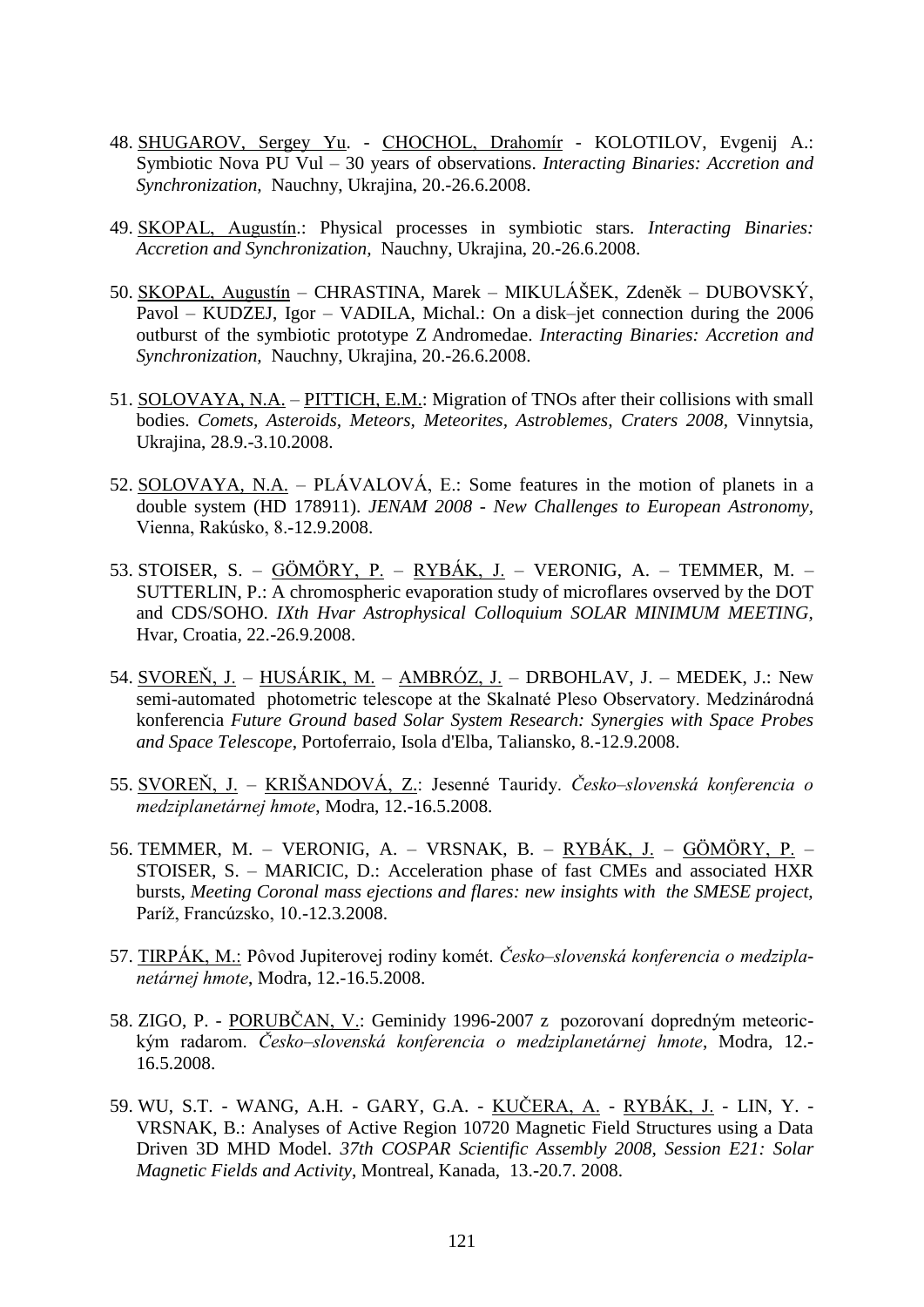- 60. ZVERKO, Juraj ŢIŢŇOVSKÝ, Jozef: How CP stars produce their light curves. *KOLOS 08 – International meeting on variable stars observing*, Snina, 4.-6.12.2008.
- 61. ŢIŢŇOVSKÝ, Jozef ZVERKO, Juraj: Chemical composition of HD 1094. *KOLOS 08 – International meeting on variable stars observing*, Snina, 4.-6.12.2008.

## **7.2. Ostatné prednášky**

- 62. HLADKÝ, L. KOCIFAJ, M. SOKANSKÝ, K.: Rušivé světlo pozemní komunikace Jižní spojka. *Kurz osvětlovací techniky XXVI*, Kouty nad Desnou, Česká republika, 6.-8.10.2008.
- 63. HRIC, Ladislav: Expedition SASCIN09 to China. *International meeting Bezovec 08* – *Recent achievements of stellar astronomy*, Bošáca 30.5.-1.6.2008.
- 64. HRIC, Ladislav: Expedícia za úplným zatmením Slnka SASCIN09 do Číny. *40. konference o výzkumu proměnných hvězd,* Valašské Meziříčí, Česká republika, 14. – 17.11.2008.
- 65. CHOCHOL, Drahomír PALUŠ, Pavel: Universities of the third age in Slovakia Astronomy and Astrophysics at Comenius University. *1. transnational meeting of the multilateral project AURORA POLARIS – program GRUNDTVIG,* Atény, Grécko, 24.- 29.9.2008.
- 66. KAŇUCHOVÁ, Z.: Structure of meteor streams Perseids and Geminids. *Experimental Astrophysics Laboratory, Catania Astrophysical Observatory*, Taliansko, 19.5.2008.
- 67. KOCIFAJ, M.: Rozptyl svetla v atmosfére. Vysoká škola báňská Ostrava, Česká republika, 29.10.2008.
- 68. KOZA, J. RUTTEN, R. J. SÜTTERLIN, P. VOURLIDAS, A.: Dynamic H $\alpha$  fibrils and Ly $\alpha$  jets. *Colloquium of Max Planck Institute for Solar System Research*, Katlenburg-Lindau, Nemecko, 2.12.2008.
- 69. KOZA, J. RUTTEN, R. J. VOURLIDAS, A.: Dynamic fibrils in Lyq. *Solar physics group meeting*, Institute of Theoretical Astrophysics, University of Oslo, Oslo, Nórsko, 29.4.2008.
- 70. KOZA, J. SÜTTERLIN, P. RUTTEN, R. J. VOURLIDAS, A.: Dynamics of H $\alpha$ mottles and Ly $\alpha$  jets. *KIS-colloquium*, Freiburg, Nemecko, 29.2.2007.
- 71. PAULECH, T. JAKUBÍK, M. NESLUŠAN, L. DYBCZYŇSKI, P.A. LETO, G.: Extended Modeling of the Oort Cloud Formation from the Initial Proto-planetary Disc. Domáca konferencia *4th International Workshop on Grid Computing for Complex Problems*, Bratislava, 27.-29.10.2008.
- 72. PRIBULLA, Theodor: Fotometria z kozmu MOST, *Zimné Roztoky 2008*, Roztoky, 3. 5.4.2008.